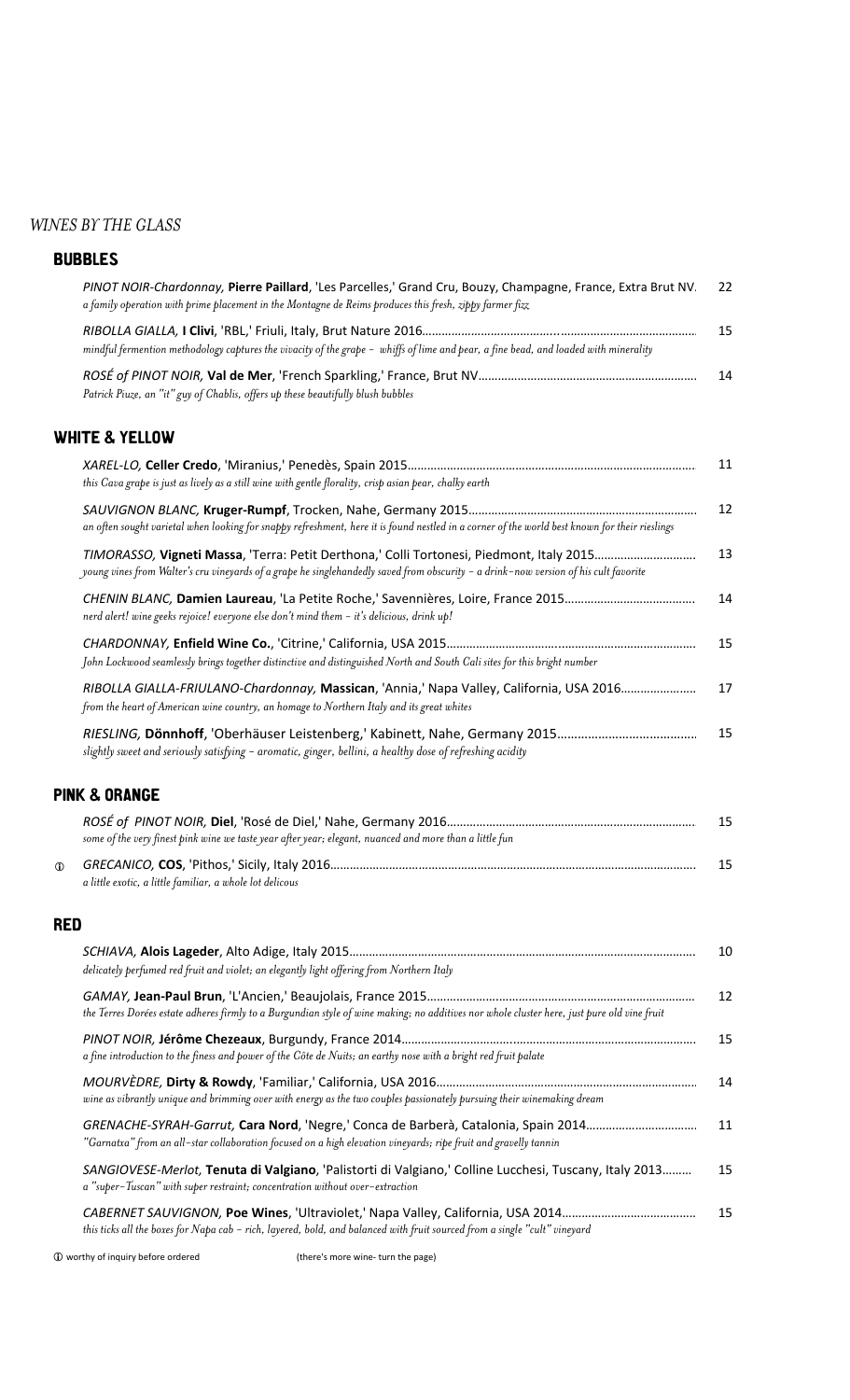## *WINES BY THE BOTTLE*

|                   | Champagne & Sparkling                                                                                                                                                                                                                                                                                                                                                                                                                                                                                                                                                                                                                                                                                                                                                                                                                                                                                                                   |                                                                      |
|-------------------|-----------------------------------------------------------------------------------------------------------------------------------------------------------------------------------------------------------------------------------------------------------------------------------------------------------------------------------------------------------------------------------------------------------------------------------------------------------------------------------------------------------------------------------------------------------------------------------------------------------------------------------------------------------------------------------------------------------------------------------------------------------------------------------------------------------------------------------------------------------------------------------------------------------------------------------------|----------------------------------------------------------------------|
|                   | Chardonnay, Pierre Gimonnet, 'Cuvée Gastronome,' 1er Cru, Côte de Blancs, Champagne, France, Brut 2010<br>Pinot Blanc, Roses de Jeanne, 'La Bolorée,' Aube, Champagne, France, Brut 2011<br>Pinot Noir-Chardonnay, Pierre Paillard, 'Les Parcelles,' Grand Cru, Bouzy, Champagne, France, Extra Brut NV<br>Rosé of Pinot Noir, Geoffroy, 'Rosé de Saignée,' 1er Cru, Vallee de la Marne, Champagne, France, Brut NV                                                                                                                                                                                                                                                                                                                                                                                                                                                                                                                     | 99<br>214<br>88<br>105                                               |
| ⊕<br>$^\circledR$ | Muscat Blanc, Los Pilares, 'LaDona's,' San Diego County, California, USA 2014 (Pétillant-Naturel)<br>Ribolla Gialla, I Clivi, 'RBL,' Friuli, Italy, Brut Nature 2016<br>Rosé of Chardonnay-Pinot Noir, Caraccioli, Santa Lucia Highlands, Monterey, California, USA, Brut 2010<br>Rosé of Gamay, Stéphane Sérol, 'Turbullent,' Côte Roannaise, Loire, France NV (Pétillant-Naturel)<br>Rosé of Pinot Noir, Val de Mer, 'French Sparkling,' France, Brut Nature NV                                                                                                                                                                                                                                                                                                                                                                                                                                                                       | 68<br>60<br>85<br>48<br>56                                           |
|                   | <b>Austria &amp; Germany White Varieties</b>                                                                                                                                                                                                                                                                                                                                                                                                                                                                                                                                                                                                                                                                                                                                                                                                                                                                                            |                                                                      |
| ⊕<br>⊕            | Grauburgunder, Heidi Schrock, Rust, Burgenland, Austria 2012<br>Grüner Veltliner, Brundlmayer, 'Alte Reben,' Kamptal, Austria 2013<br>Grüner Veltliner, Högl, 'Wachauer Weingärten,' Federspiel, Wachau, Austria 2015<br>Grüner Veltliner, Ott, 'Der Ott,' Wagram, Austria 2015<br>Riesling, A.J. Adam, 'in der Sängerei,' Feinherb, Mosel, Germany 2015<br>Riesling, Dönnhoff, 'Oberhäuser Brücke,' Spätlese, Nahe, Germany 2014<br>Riesling, Forge, Finger Lakes, New York, USA 2014<br>Riesling, Hirsch, 'Zöbing,' Kamptal, Austria 2015<br>Riesling, Willi Schaefer, 'Graacher Himmelreich,' Spätlese, Mosel, Germany 2015                                                                                                                                                                                                                                                                                                          | 58<br>90<br>65<br>88<br>78<br>99<br>56<br>49<br>72                   |
|                   | Alsace, Jura & Southern France White Varieties                                                                                                                                                                                                                                                                                                                                                                                                                                                                                                                                                                                                                                                                                                                                                                                                                                                                                          |                                                                      |
| ⊕<br>⊕            | Chasselas, Schoffit, 'Vieilles Vignes,' Alsace, France 2015<br>Clairette-Grenache Blanc-Bourboulenc-Ugni Blanc-Muscat Blanc, Château Simone, Palette, Grand Cru, Provence, France 2010<br>Gros Manseng, Bru-Baché, Jurançon Sec, France 2014<br>Heida-Paien, Cave Caloz, 'Les Burnunes,' Valais, Switzerland 2015<br>Savagnin, Bénédicte & Stéphane Tissot, 'En Spois,' Vin Jaune, Arbois, Jura, France 2007<br>Savagnin, Domaine du Pélican, 'Ouillé,' Arbois, Jura, France 2015<br>Semillon, Forlorn Hope, 'Nacré,' Yount Mill Vineyard, Napa Valley, California, USA 2012<br>Trousseau Gris, Wind Gap, 'Fanucchi Wood Road Vineyard,' Russian River, California, USA 2016                                                                                                                                                                                                                                                            | 45<br>125<br>44<br>92<br>150<br>84<br>70<br>44                       |
|                   | Loire, Bordeaux & Burgundy White Varieties                                                                                                                                                                                                                                                                                                                                                                                                                                                                                                                                                                                                                                                                                                                                                                                                                                                                                              |                                                                      |
| ⊕<br>⊕            | Aligoté, Edmond Cornu, Burgundy, France 2015<br>Chenin Blanc, Château Yvonne, Saumur, Loire, France 2015<br>Chenin Blanc, Clos de l'Élu, 'Ephata,' Anjou, Loire, France 2013<br>Chenin Blanc, Eric Morgat, 'Fidès,' Savennières, Loire, France 2012<br>Melon de Bourgogne, Domaine de l'Ecu, 'Granite,' Muscadet Sèvre et Maine, Loire, France 2015<br>Sauvignon Blanc, Kruger-Rumpf, Trocken, Nahe, Germany 2015<br>Sauvignon Blanc, Pierre Morin, 'Chêne Marchand,' Sancerre, Loire, France 2015<br>Sauvignon Blanc, von Winning, 'I,' Pfalz, Germany 2012<br>Semillion-Muscadelle-Sauvignon Blanc, Chateau Auney l'Hermitage, Graves, Bordeaux, France 2015                                                                                                                                                                                                                                                                          | 49<br>70<br>115<br>97<br>44<br>48<br>66<br>88<br>62                  |
|                   | Italy, Spain & Greece White Varieties                                                                                                                                                                                                                                                                                                                                                                                                                                                                                                                                                                                                                                                                                                                                                                                                                                                                                                   |                                                                      |
|                   | Albariño, Pedralonga, Rias Baixas, Spain 2015<br>Assyrtiko, Domaine Sigalas, Santorini, Greece 2016<br>Carricante-Cataratto-Minnella, Biondi, 'Outis,' Etna Bianco, Sicily, Italy 2015<br>Fiano, Rocca del Principe, Avellino, Campania, Italy 2014<br>Friulano, I Clivi, 'Galea,' Colli Orientali, Friuli, Italy 2014<br>Garganega-Trebbiano Toscano-Sauvignon Blanc-Chardonnay-Saorin, Guiseppe Quintarelli, 'Secco Ca'del Merlo,' Veneto, Italy 2015<br>Listán Blanco, Tajinaste, Valle de la Orotava, Canary Islands, Spain 2015<br>Ribolla Gialla-Friulano-Chardonnay, Massican, 'Annia,' Napa Valley, California, USA 2016<br>Timorasso, Vigneti Massa, 'Terra: Petit Derthona,' Colli Tortonesi, Piedmont, Italy 2015<br>Vermentino, Ryme, 'Hers,' Las Brisas Vineyard, Carneros, California, USA 2013<br>Xarel-lo, Celler Credo, 'Miranius,' Penedès, Spain 2015<br>Zibibbo, Marco de Bartoli, 'Pietranera,' Sicily, Italy 2013 | 68<br>67<br>75<br>48<br>70<br>95<br>50<br>68<br>52<br>60<br>44<br>75 |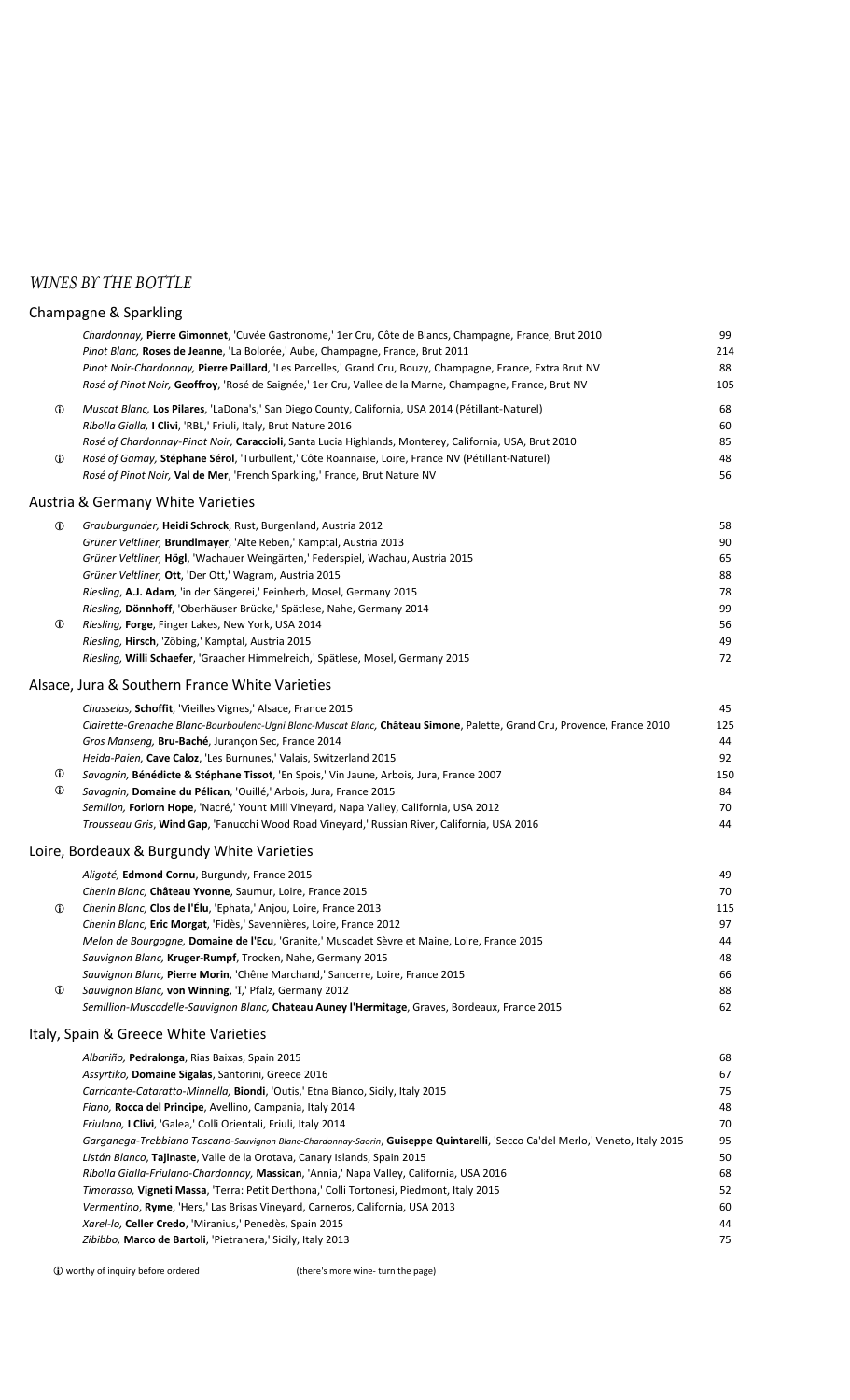# *WINES BY THE BOTTLE*

#### Chardonnay

|                   | Old World                                                                                                         |     |
|-------------------|-------------------------------------------------------------------------------------------------------------------|-----|
|                   | Benjamin Leroux, 'Sous le Château,' Saint-Romain, Burgundy, France 2014                                           | 85  |
| $^\circledR$      | Domaine de la Pinte, 'Fonteneille,' Arbois-Pupillon, Jura, France 2012                                            | 52  |
|                   | Domaine Guillot-Broux, 'Les Genièvrières,' Mâcon-Cruzille, Burgundy, France 2014                                  | 65  |
|                   | François Mikulski, 'Genevrières,' 1er Cru, Meursault, Burgundy, France 2014                                       | 265 |
|                   | Jean-Paul Brun, 'Terres Dorées,' Beaujolais, France 2016                                                          | 48  |
|                   | Miani, Colli Orientali, Friuli, Italy 2014                                                                        | 150 |
|                   | Pascal Clement, 'Les Champlots,' 1er Cru, Saint-Aubin, Burgundy, France 2014                                      | 93  |
|                   | Patrick Piuze, 'Butteaux,' 1er Cru, Chablis, Burgundy, France 2015                                                | 110 |
|                   | Raymond Dupont-Fahn, 'Les Charmes,' Puligny-Montrachet, Burgundy, France 2015                                     | 115 |
|                   | <b>New World</b>                                                                                                  |     |
|                   | Arnot-Roberts, 'Watson Ranch,' Napa Valley, California, USA 2015                                                  | 78  |
|                   | Big Table Farm, Willamette Valley, Oregon, USA 2014                                                               | 84  |
|                   | Ceritas, 'Peter Martin Ray Vineyard,' Santa Cruz Mountains, California, USA 2014                                  | 115 |
|                   | Enfield Wine Co., 'Citrine,' California, USA 2015                                                                 | 60  |
|                   | LIOCO, 'Demuth,' Anderson Valley, California, USA 2013                                                            | 95  |
|                   | Lutum, 'Gap's Crown Vineyard,' Sonoma Coast, California, USA 2014                                                 | 99  |
|                   | Matthiasson, 'Micheal Mara Vineyard,' Sonoma Coast, California, USA 2013                                          | 100 |
|                   | Sandhi, Santa Rita Hills, California, USA 2013                                                                    | 74  |
| <b>Pink Wines</b> |                                                                                                                   |     |
|                   | Rosé of Cinsault-Mourvèdre, Château Pradeaux, Bandol, Provence, France 2016                                       | 72  |
|                   | Rosé of Grenache, Tribute to Grace, 'Santa Barbara Highlands Vineyard,' Santa Barbara, California, USA 2016       | 56  |
|                   | Rosé of Pinot Noir, Diel, 'Rosé de Diel,' Nahe, Germany 2016                                                      | 60  |
|                   | Rosé of Pinot Noir, Teutonic Wine Co., 'Laurel Vineyard,' Chehalem Mountains, Willamette Valley, Oregon, USA 2016 | 52  |
|                   | Rosé of Tannat-Malbec, Day Wines, 'Babycheeks,' Applegate Valley, Oregon, USA 2016                                | 58  |
|                   | Orange & Oxidative Wines                                                                                          |     |
| $^\circledR$      | Grachetto-Malvasia-Chardonnay-Sauvignon-Garganega, Paolo Bea, 'Santa Chiara,' Montefalco, Umbria, Italy 2014      | 84  |
| ⊕                 | Grecanico, COS, 'Pithos,' Sicily, Italy 2015                                                                      | 64  |
| ⊕                 | Ribolla Gialla, Matthiasson, 'Matthiasson Vineyard,' Napa Valley, California, USA 2012                            | 82  |
| ⊕                 | Sauvignon Blanc-Chardonnay-Pinot Grigio-Riesling, Gravner, 'Breg Anfora,' Friuli-Venezia Giulia, Italy 2005       | 176 |
| ⊕                 | Savagnin, BK Wines, 'Skin n' Bones,' Lenswood, Adelaide Hills, Australia 2016                                     | 75  |
| $\mathbf{r}$      | Trebbiano-Malvasia-Verdicchio, Monastero Suore Cistercensi, 'Coenobium,' Lazio, Italy 2015                        | 65  |
| <b>Pinot Noir</b> |                                                                                                                   |     |
|                   | Old World                                                                                                         |     |
|                   |                                                                                                                   |     |

| Domaine Vacheron, Sancerre, Loire, France 2014                                                    | 73  |
|---------------------------------------------------------------------------------------------------|-----|
| Ghislaine Barthod, 'Les Cras,' 1er Cru, Chambolle-Musigny, Burgundy, France 2013                  | 275 |
| Henri Prudhon, 'Sur le Sentier du Clou,' 1er Cru, Saint Aubin, Burgundy, France 2013              | 75  |
| Movia, 'Modri,' Goriška Brda, Slovenia 2009<br>$\mathbf{r}$                                       | 85  |
| <b>Ökonomierat Rebholz</b> , 'Tradition,' Trocken, Pfalz, Germany 2011                            | 99  |
| <b>New World</b>                                                                                  |     |
| Anthill Farms, Anderson Valley, California, USA 2014                                              | 70  |
| Ceritas, 'Hacienda Secoya,' Anderson Valley, California, USA 2015                                 | 115 |
| <b>Chacra, 'Cincuenta y Cinco,' Patagonia, Argentina 2014</b>                                     | 90  |
| Chanin, 'Los Alamos Vineyard,' Santa Barbara County, California, USA 2014                         | 86  |
| Eyrie Vineyards, 'Original Vines Reserve,' Willamette Valley, Oregon, USA 2013                    | 125 |
| Hirsch Vineyards, 'Clay Pigeon,' Sonoma Coast, California, USA 2014 (bottled exclusively for FIG) | 82  |
| <b>Omero, Ribbon Ridge, Willamette Valley, Oregon, USA 2014</b>                                   | 76  |
|                                                                                                   |     |

**1** worthy of inquiry before ordered **A** (there's more wine- turn the page)